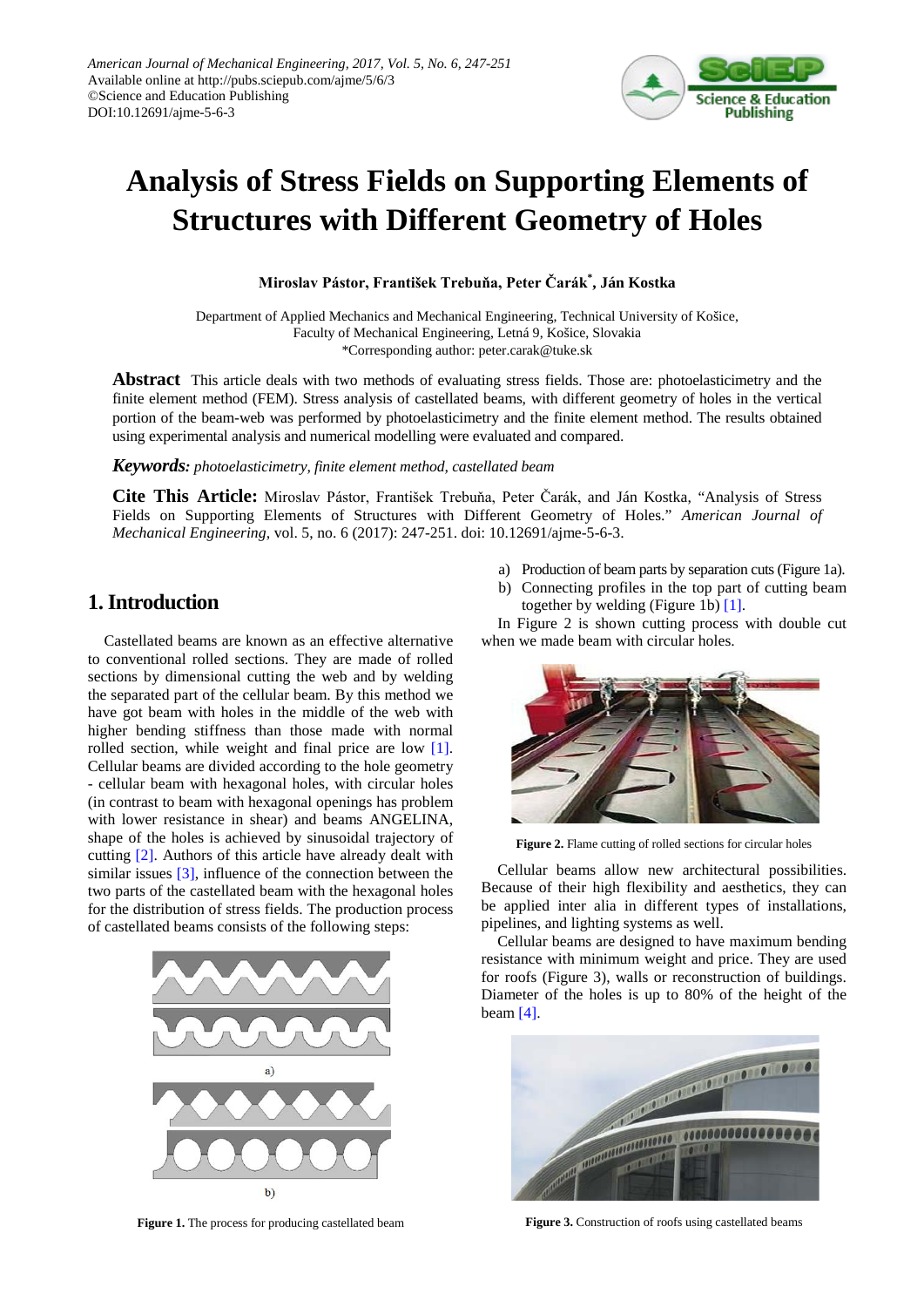# **2. Experimental Stress Analysis by Using Optical Methods**

Photoelasticimetry is an optical method suitable for a relatively fast full-field stress analysis even in shapecomplex models. The authors studied the influence of the shape of the hole on stress analysis in the plane model in case of stress analysis around small holes by PhotoStress method. The results can also be used for quantification of residual stresses [\[5\].](#page-4-4)

For experimental stress analysis using transmission photoelasticity were made models from photosensitive material PSM-1 with different geometry of the holes according to Figure 4. In order to prevent creation of residual stresses in the photosensitive material by improper cutting technology, water jet cutting was used [\[6\].](#page-4-5)



**Figure 4.** Beam models made from photosensitive material PSM-1

For stress analysis the part of vertical beam - web was chosen. The aim was to perform stress analysis of the lightweight beams. The effect of changing hole geometry on the distribution of stress fields for free connection both parts of beam. Weight of burden acting on the top side of the beam is shown in Figure 5. The magnitude of force was 11,25 N.

![](_page_1_Figure_7.jpeg)

**Figure 5.** Place where load acted on castellated beam

Thus produced samples were loaded, and the stresses generated in the peripheral fibers were evaluated by polariscope model 060.

![](_page_1_Picture_10.jpeg)

**Figure 6.** Isochromatic fringes on the loaded model

If the model from the photosensitive material is subjected to loading, change level of stresses lead to optical effect, which is showed as isochromatic fringes in polariscope, (Figure 6[\) \[](#page-4-5)6].

The observed fringes order is proportional to the difference in principal stresses. This dependence can be expressed by equation (1)

$$
\sigma_x - \sigma_y = \frac{N \cdot C}{t}, \qquad (1)
$$

where:  $N - fringe order$ 

C – optical stress constant of material

t – thickness of model

 $\sigma_x$ ,  $\sigma_y$  – principal stresses.

In our case, the stresses on the edge have been determined, where one of the stresses is zero, so we can use equation (2)

$$
\sigma = \frac{N \cdot C}{t}.\tag{2}
$$

In the peripheral fibers it was necessary to determine the fringe order value with compensator (Figure 7[\) \[7\].](#page-4-6)

![](_page_1_Picture_22.jpeg)

**Figure 7.** Compensator model 067

The fringe order N can be determined by dividing value on the scale of compensator with sensitivity of compensator  $d = 48$ .

$$
N = \frac{value \text{ on the scale of } components \text{ at}}{d}.
$$
 (3)

For determination of fringes order it is necessary the axis of compensator turn in order to be parallel with the algebraically greatest principal stresses [\[7\].](#page-4-6) In (Figure 8) is shown the position for evaluated fringes on the top of the beam. On the beginning of the measuring the digital index was set to zero.

![](_page_1_Picture_27.jpeg)

**Figure 8.** Setting of compensator for evaluating fringes order in the investigated area – the upper part of the beam

After setting the compensator in a suitable position, we investigated the edge of the beam through a window of compensator (Figure 9, Figure 10) and by turning of the control knob anti-clockwise we introduced birefringence in the light path.

![](_page_1_Picture_30.jpeg)

**Figure 9.** Detail view of the process of counting the fringes order in the investigated area, hexagonal holes - the upper silk in place I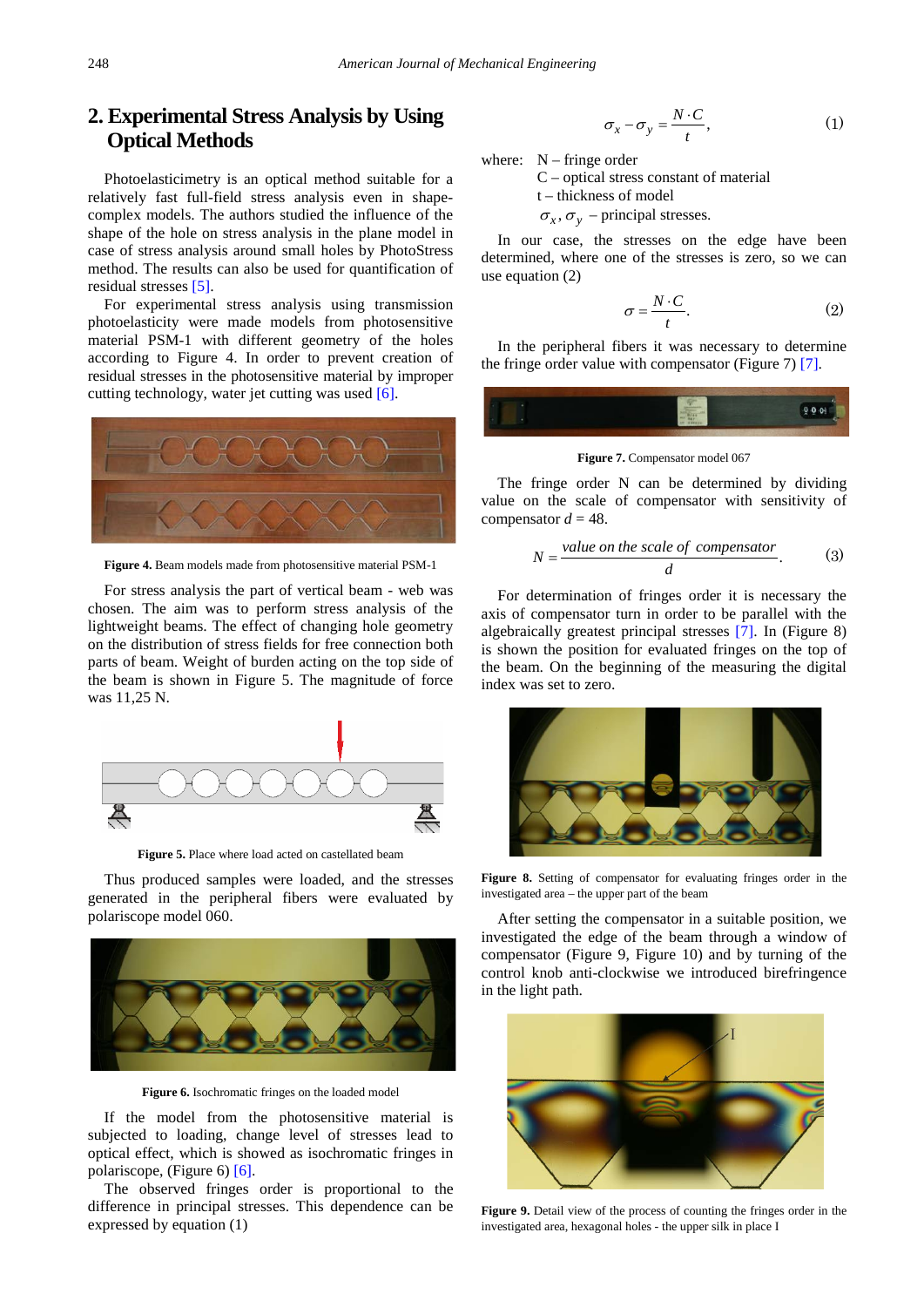![](_page_2_Picture_1.jpeg)

**Figure 10.** Detail view of the process of counting the fringes order in the investigated area, circular holes - the upper silk in place II

We continued to turn until we received the black fringe on the edge of the beam. Subtraction values obtained with compensator (Figure 11) for single variants we fit to the equation (3), then into the relation (2) for calculation of the stresses.

![](_page_2_Picture_4.jpeg)

**Figure 11.** Value on compensator in place I

The same procedure was used for evaluating of bottom part of the loaded beam, but unlike the previous case, the compensator was set to the horizontal position (Figure 12).

![](_page_2_Picture_7.jpeg)

**Figure 12.** Setting of compensator for evaluating fringes order in the investigated areas – the bottom part of the beam

Then we were turning knob until we received a black fringe on the edge (Figure 13 and Figure 14). We recorded the value from the compensator for hexagonal holes. By using these numerical values, we received stress value at bottom fibers of the beams (tensile stress).

![](_page_2_Picture_10.jpeg)

**Figure 13.** Detail view of the process of counting the fringes order in the investigated area, hexagonal holes - the bottom silk in part III

![](_page_2_Picture_12.jpeg)

**Figure 14.** Detail view of the process of counting the fringes order in the investigated area, circular holes - the bottom silk in part IV

Way of subtraction was identical as for top silks (Figure 15). After induct number values we pinpointed the size normal stresses sx in bottom silks cellular beams.

Values for the stress in investigated points of castellated beams were verified by finite element method.

## **3. Stress Analysis of Castellated Beams by the Finite Element Method**

For creating of CAD model SolidWorks was used [\[](#page-4-7)8]. Design of models (Figure 15) was based on the model parallelism of cellular beams used in the constructions.

![](_page_2_Picture_18.jpeg)

**Figure 15.** Models with different geometry of holes

In design process of beams, it had to be taken into account the size of the light-sensitive plates, which were used for making of physical models used in experimental measurements. Model dimensions are: length 498 mm, height 60 mm, width 6.25 mm.

Models were first meshed using automatically generated mesh. SolidWorks creates mesh with tetrahedral 3D solid elements for all solid components in the parts folder. Tetrahedral elements are suitable for bulky objects.

By using simple mesh sensitivity controls in SolidWorks we can determine whether the mesh is suitable for our simulation, and will not affect the results.

It was found out that it is necessary to refine the mesh, in order to eliminate errors in the results. By refining the mesh, we got to the final mesh, with the length of the element 0.1 mm and with aspect ratio 1.5. On Figure 16 are given meshed models with refine mesh in the surrounding of holes.

![](_page_2_Figure_24.jpeg)

**Figure 16.** Mesh of cellular beams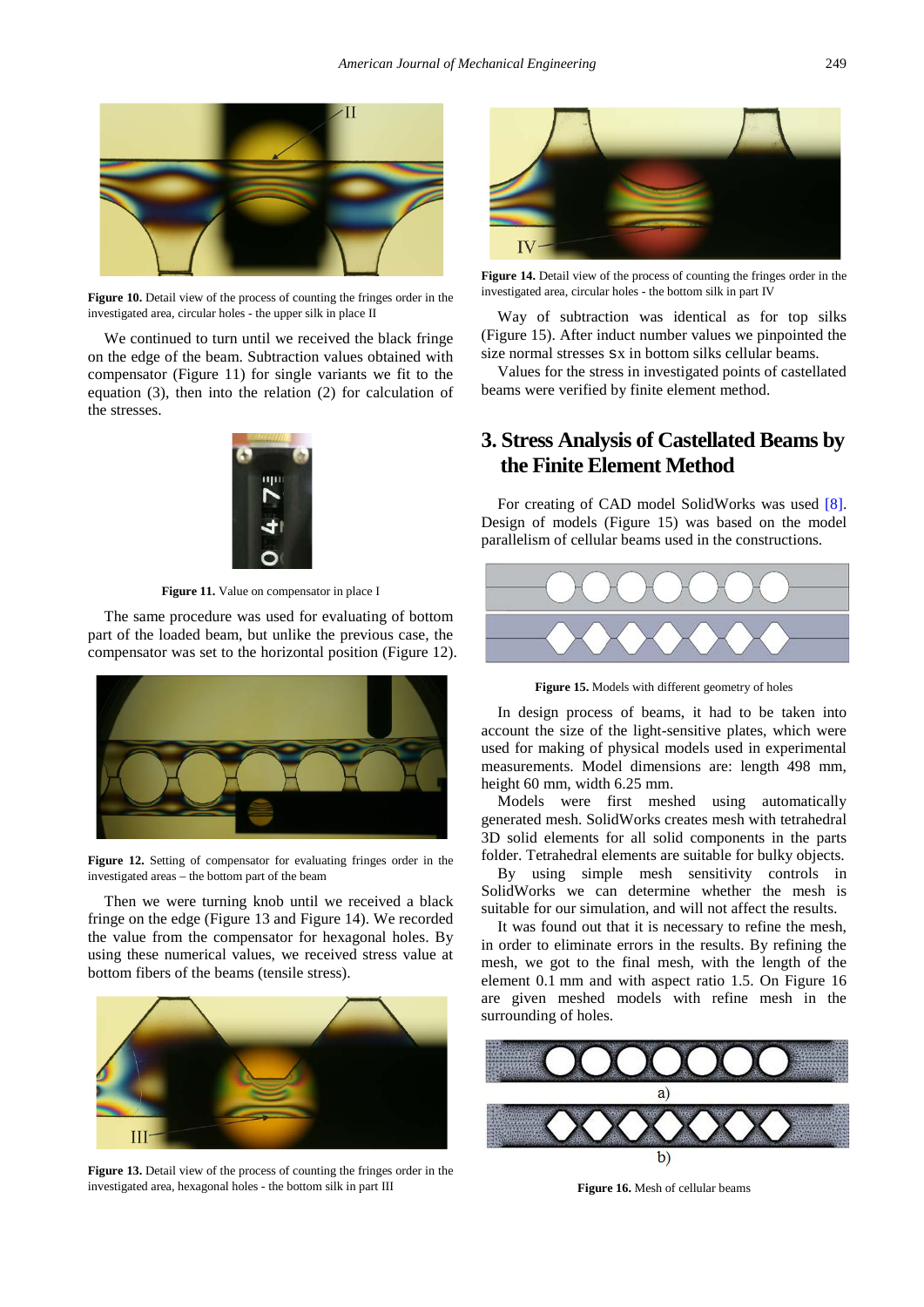Number of elements and nodes for analyzed beams with circular and hexagonal holes using automatically generated mesh and refined mesh is mentioned in [Table 1.](#page-3-0)

**Table 1. Number of elements and nodes for various types of investigated beams**

<span id="page-3-0"></span>

| Type of beam                                         | Number of<br>elements | Number of nodes |
|------------------------------------------------------|-----------------------|-----------------|
| Beam with circular holes -<br>refined mesh           | 605738                | 1040084         |
| Beam witch hexagonal<br>holes - refined mesh         | 600191                | 1028784         |
| Beam with circular holes -<br>auto. generated mesh   | 16818                 | 30516           |
| Beam witch hexagonal<br>holes - auto. generated mesh | 14632                 | 27069           |

After completion of mesh optimization process, the boundary conditions were applied and the simulation was run. Thus meshed beams were checked for the effects of errors which affect the value of stress in the investigated areas. It was showed that effect of error on beams with refined mesh at the investigated points were equal zero.

The evaluation process of the results was the same as in the model provided with an automatically generated mesh so it will be possible to compare the stress values normal stresses sx of the peripheral fibers. In this case, it was a static analysis. We defined material properties of PSM-1, loading  $F = 11.25$  N.

In Figure 17 and Figure 18 are shown places where values of stress were evaluated. Results are given in [Table 2.](#page-3-1)

It was concluded that the results obtained from the FEM analysis with fine mesh in the surrounding of holes and those from experimental models are in good agreement. Comparison of the measured stresses in the center of the beam on the upper and bottom parts of the beams has shown that the values of the stress in investigate parts was find out that in the case cellular beam with circular holes are values of stresses higher about 9%.

![](_page_3_Figure_9.jpeg)

**Figure 17**. Field of normal stresses  $\sigma_x$  for beam with hexagonal holes

![](_page_3_Figure_11.jpeg)

**Figure 18.** Field of normal stresses  $\sigma_x$  for beam with circular holes

|  |  |  |  | Table 2. Comparison of recorded values |  |
|--|--|--|--|----------------------------------------|--|
|--|--|--|--|----------------------------------------|--|

<span id="page-3-1"></span>

| <b>Model</b>                        | uring           |                                        | Stress value in investigated areas [MPa] | Variance in values between exp.<br>and numerical model [%] |                                                               |                                     |
|-------------------------------------|-----------------|----------------------------------------|------------------------------------------|------------------------------------------------------------|---------------------------------------------------------------|-------------------------------------|
|                                     | Ē<br>Ѣ<br>ation | <b>Numerical modelling</b>             |                                          | <b>Experimental model</b>                                  | model<br>automat<br>betw                                      | odei<br>3<br>tage                   |
|                                     |                 | FEM model with<br>auto. generated mesh | FEM model with<br>refined mesh           | Model from<br>photosensitive<br>material                   | Percentage<br>difference<br>exp.<br><b>FEM</b><br><b>Tang</b> | Percent<br>difference<br>FEM<br>and |
| Unattended parts<br>hexagonal holes | Point I         | 1.094                                  | 1,167                                    | 1,181                                                      | 7,95                                                          | 1,19                                |
|                                     | Point III       | 1,161                                  | 1,237                                    | 1,257                                                      | 8,27                                                          | 1,62                                |
| Unattended parts<br>circular holes  | Point II        | 1,166                                  | 1,277                                    | 1,282                                                      | 9,94                                                          | 0.39                                |
|                                     | Point IV        | 1,256                                  | 1,351                                    | 1,357                                                      | 8,04                                                          | 0,44                                |